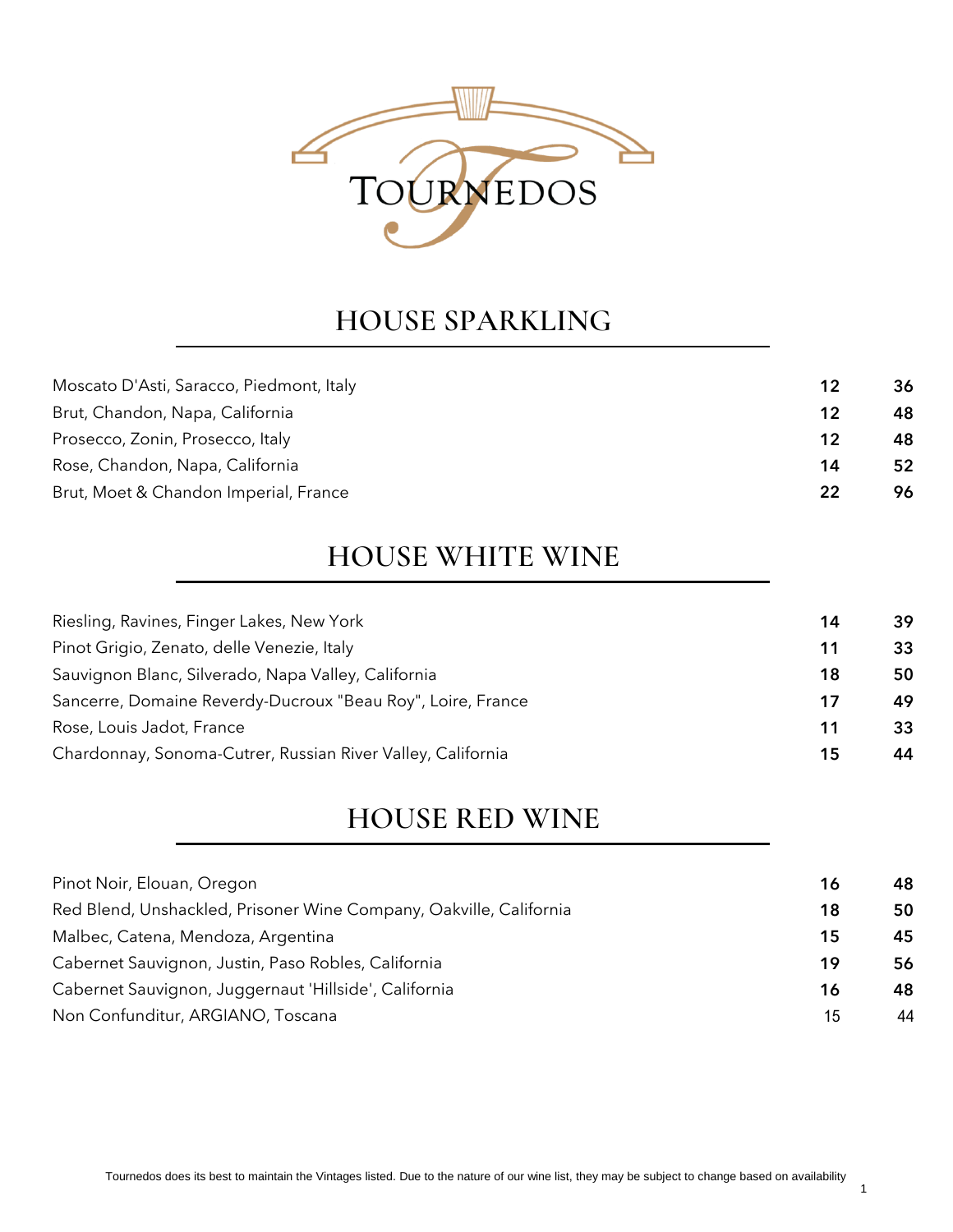### **CHAMPAGNE & SPARKLING WINE**

Bin #

Bin #

Bin #

| 37 | 2017 | Domaine Carneros by Taittinger, Napa Valley, California  | 75  |
|----|------|----------------------------------------------------------|-----|
| 38 | N/V  | Ruinart, Rosé, Reims, France                             | 152 |
| 42 | N/V  | Moet & Chandon, Imperial, Epernay, France                | 96  |
| 43 | 2009 | Moet & Chandon, Dom Pérignon, Epernay, France            | 340 |
| 44 | N/V  | Moet & Chandon, Nectar Imperial, Epernay, France         | 107 |
| 45 | N/V  | Taittinger, La Française, Reims, France                  | 120 |
| 47 | 1998 | Taittinger, Comtes de Champagne, Blanc de Blancs, France | 439 |
| 48 | 2000 | Taittinger, Comtes de Champagne, Rose, France            | 519 |
| 49 | N/V  | Piper-Heidsieck, Reims, France                           | 99  |
| 51 | N/V  | Veuve Clicquot, Yellow Label, Reims, France              | 116 |
| 53 | N/V  | Veuve Clicquot, Rosé, Reims, France                      | 116 |
| 54 | N/V  | Piper-Heidsieck (Half Bottle Only)                       | 60  |
|    |      |                                                          |     |

#### **DESSERT WINE**

| 57<br>2017 | Inniskillin, Sparkling Ice Wine, Vidal, VQA, Niagara Peninsula, Canada   | 160 |
|------------|--------------------------------------------------------------------------|-----|
| 2014       | Inniskillin, Cabernet Franc, VQA, Niagara Peninsula, Canada              | 29  |
| 2015       | Inniskillin, Ice Reisling, VQA, Niagara Peninsula, Cananda               | 22  |
| 2016       | Inniskillin, Vidal, VQA, Niagara Peninsula, Cananda                      | 16  |
| 2017       | Inniskillin, Cabernet Sauvignon, VQA, Niagara Peninsula, Cananda         | 50  |
| 2014       | Lamoreaux Landing, Ice Riesling, New York State                          | 22  |
| 2013       | Honig, Late Harvest Sauvignon Blanc, Napa Valley                         | 23  |
| 2012       | Dolce, Far Niente, Late Harvest, Napa Valley                             | 21  |
|            | Inniskillin Ice Wine Flight, Cabernet Franc, Reisling, Vidal             | 36  |
|            | Inniskillin Ice Wine Flight, Cabernet Sauvignon & Franc, Reisling, Vidal | 61  |

### **PORT WINE**

| Taylor Fladgate, Tawny 10 yrs         | 14 |
|---------------------------------------|----|
| Taylor Fladgate, Tawny 20 yrs         | 20 |
| Taylor Fladgate, Tawny 30 yrs         | 43 |
| Taylor Fladgate, Tawny 40 yrs         | 65 |
| Taylor Fladgate, Late Bottled Vintage | 18 |
| Taylor Fladgate 100 yr Flight         | 52 |
|                                       |    |

Tournedos does its best to maintain the Vintages listed. Due to the nature of our wine list, they may be subject to change based on availability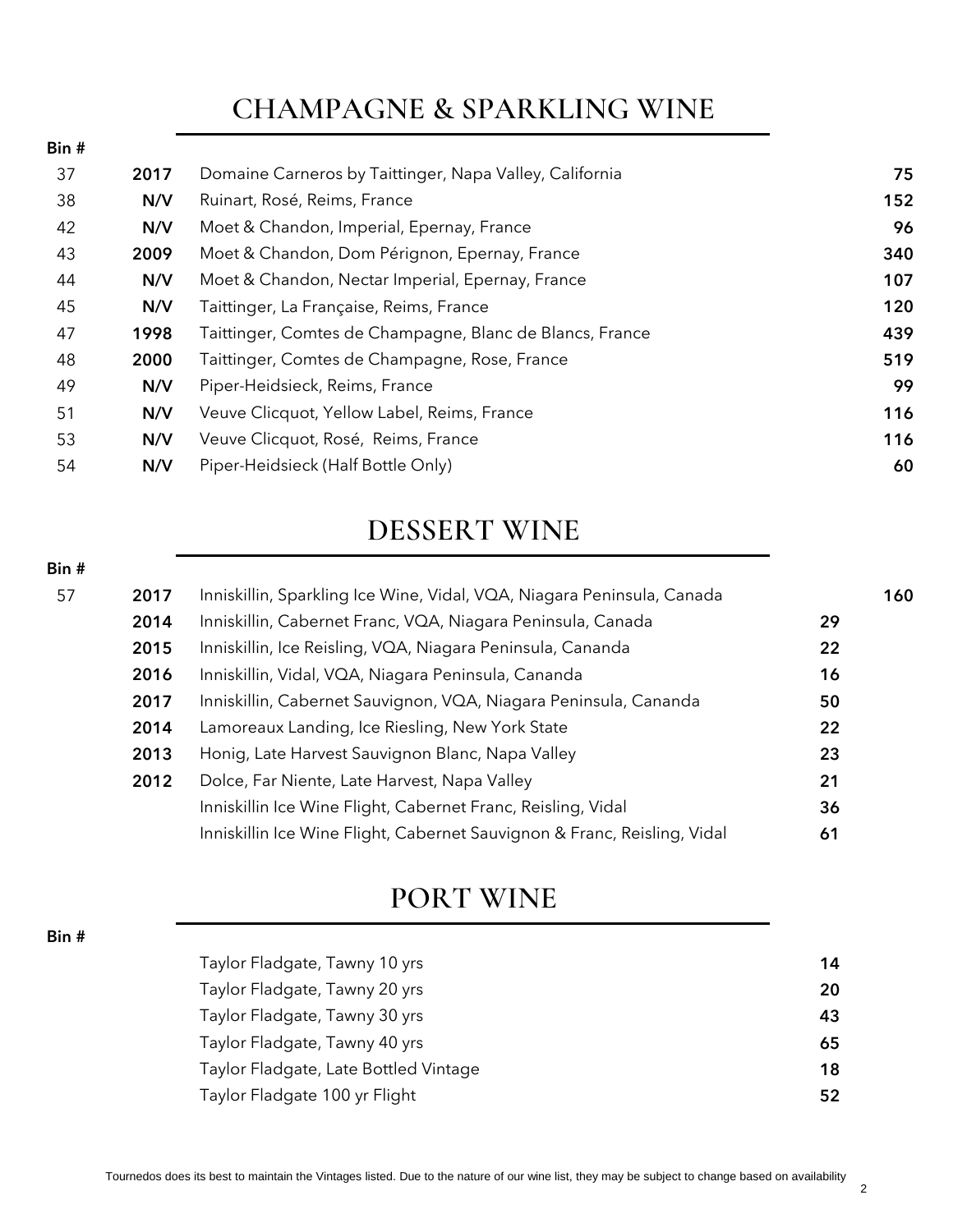### **DOMESTIC CABERNET**

| Bin # |      |                                                  |     |
|-------|------|--------------------------------------------------|-----|
| 99    | 2016 | Silver Oak, Napa Valley                          | 262 |
| 100   | 2017 | Silver Oak, Alexander Valley                     | 154 |
| 102   | 2018 | Clos du Bois, North Coast                        | 52  |
| 103   | 2016 | Chimney Rock, Napa Valley                        | 188 |
| 106   | 2018 | Plump Jack, Oakville, Napa Valley                | 243 |
| 107   | 2019 | Caymus Vineyards, Napa Valley                    | 175 |
| 108   | 2018 | Quilt, Napa Valley                               | 99  |
| 109   | 2018 | Frog's Leap, "Rutherford", Napa Valley           | 123 |
| 110   | 2018 | Charles Krug, Napa Valley                        | 78  |
| 114   | 2018 | Odette Estates, Napa Valley                      | 244 |
| 115   | 2018 | Rombauer Vineyards, Napa Valley                  | 139 |
| 118   | 2015 | Round Pond Estate, Rutherford, Napa Valley       | 127 |
| 119   | 2016 | Joseph Phelps, Napa Valley                       | 141 |
| 120   | 2018 | Silverado Vineyards, Napa Valley                 | 113 |
| 121   | 2017 | Simi, "Landslide", Alexander Valley              | 103 |
| 122   | 2016 | Bella Union, Far Niente, Napa Valley             | 149 |
| 125   | 2018 | Franciscan Estates, Napa Valley                  | 43  |
| 128   | 2017 | Jordan Estate, Sonoma County                     | 140 |
| 130   | 2019 | The Prisoner, Napa Valley                        | 112 |
| 132   | 2016 | Groth, Napa Valley                               | 140 |
| 133   | 2017 | CADE, Howell Mountian, Napa Valley               | 190 |
| 134   | 2019 | Robert Mondavi, Napa Valley                      | 112 |
| 138   | 2018 | Sequoia Grove, Napa Valley                       | 112 |
| 139   | 2018 | Estancia, Paso Robles                            | 42  |
| 141   | 2018 | Stag's Leap Wine Cellars, "Artemis", Napa Valley | 141 |
| 145   | 2016 | Benziger, Sonoma County                          | 56  |
| 148   | 2016 | Mount Veeder, Napa Valley                        | 114 |
| 150   | 2017 | Double Diamond, Schrader Cellars, Napa Valley    | 133 |
| 152   | 2016 | Shafer "Hillside Select", Napa Valley            | 420 |
| 154   | 2018 | Far Niente, Napa Valley                          | 256 |
| 159   | 2018 | Faust, Napa Valley                               | 133 |
| 160   | 2017 | Caymus Special Selection, Napa Valley            | 320 |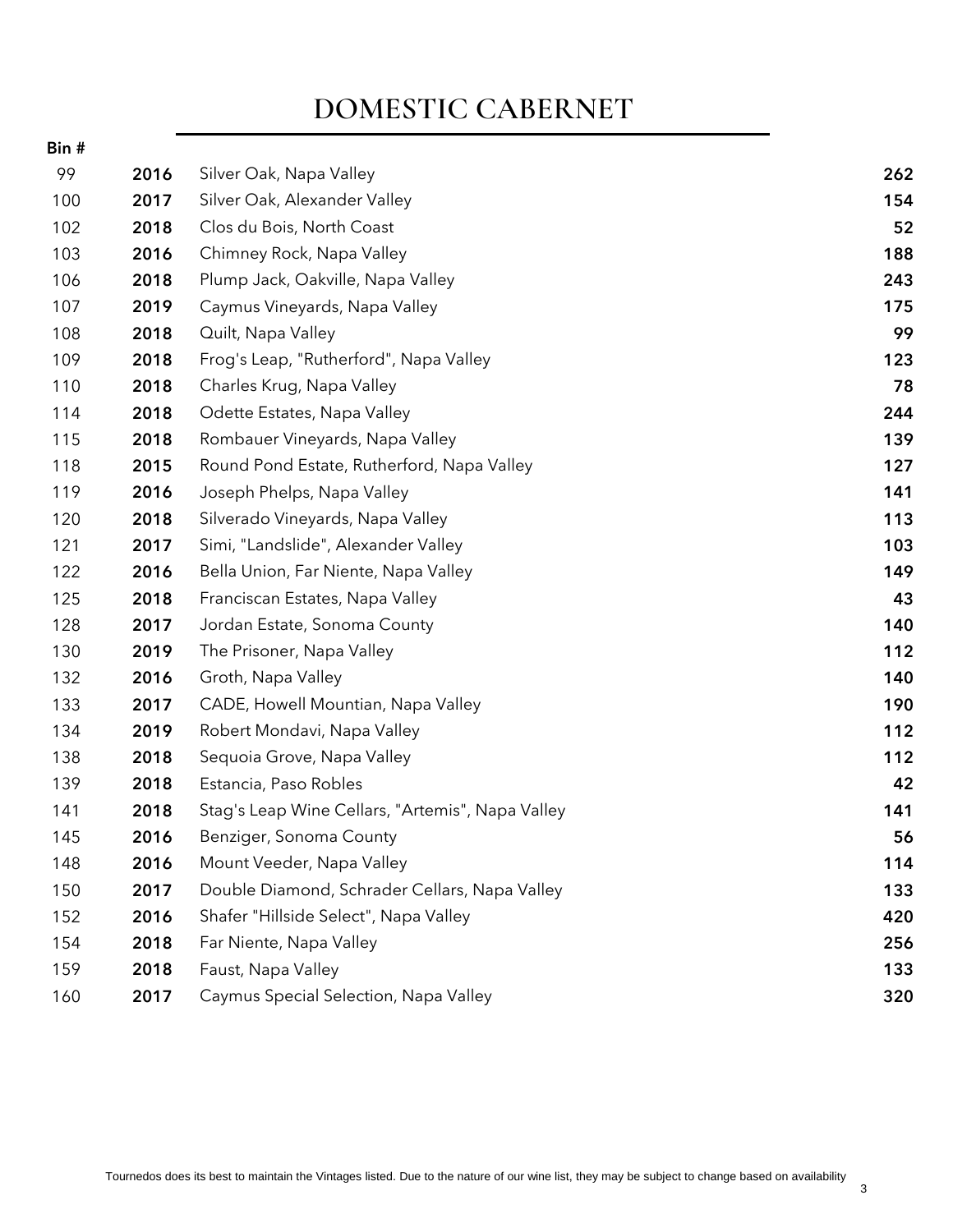### **DOMESTIC CABERNET (cont.)**

| Bin # |      |                                                     |     |
|-------|------|-----------------------------------------------------|-----|
| 163   | 2018 | Nickel & Nickel, State Ranch, Napa Valley           | 197 |
| 166   | 2017 | Pine Ridge Vineyards, Napa Valley                   | 123 |
| 167   | 2014 | Paul Hobbs, Napa Valley                             | 187 |
| 170   | 2017 | Duckhorn Vineyards, Napa Valley                     | 147 |
| 172   | 2016 | Cakebread Cellars, Napa Valley                      | 154 |
| 173   | 2014 | Cakebread "Vine Hill Ranch", Napa Valley            | 231 |
| 174   | 2016 | Cakebread "Benchland Select", Napa Valley           | 231 |
| 176   | 2018 | Far Niente, "Oakville", Napa Valley                 | 300 |
| 177   | 2017 | Shafer, One Point Five, Napa Valley                 | 167 |
| 178   | 2019 | Orin Swift, "Palermo", St. Helena, California       | 103 |
| 179   | 2016 | Honig, Napa Valley                                  | 111 |
| 180   | 2014 | Honig, "Bartolucci Vineyard", St. Helena California | 162 |
| 181   | 2018 | Adaptation, Odette Vineyard, Napa Valley            | 146 |
| 182   | 2016 | Newton Single Vineyard, Yountville, California      | 276 |
| 183   | 2017 | Grgich Hills Estate, Napa Valley                    | 128 |

### **DOMESTIC MERLOT**

| Bin# |      |                                                        |     |
|------|------|--------------------------------------------------------|-----|
| 302  | 2018 | Rombauer Vineyards, Napa Valley                        | 99  |
| 304  | 2016 | Francis Ford Coppola "Diamond Collection", Napa Valley | 49  |
| 305  | 2018 | Robert Mondavi, Napa Valley                            | 56  |
| 308  | 2017 | Estancia, Paso Robles                                  | 42  |
| 313  | 2016 | Parcel 41, Napa Valley                                 | 39  |
| 314  | 2014 | Emmolo, Napa Valley                                    | 134 |
| 315  | 2012 | Miner "Stagecoach Vineyard", Napa Valley               | 91  |
| 316  | 2017 | Frogs Leap "Rutherford", Napa Valley                   | 80  |
| 317  | 2013 | Kenwood, Sonoma Valley                                 | 44  |
| 318  | 2018 | Duckhorn, Napa Valley                                  | 112 |
|      |      |                                                        |     |

4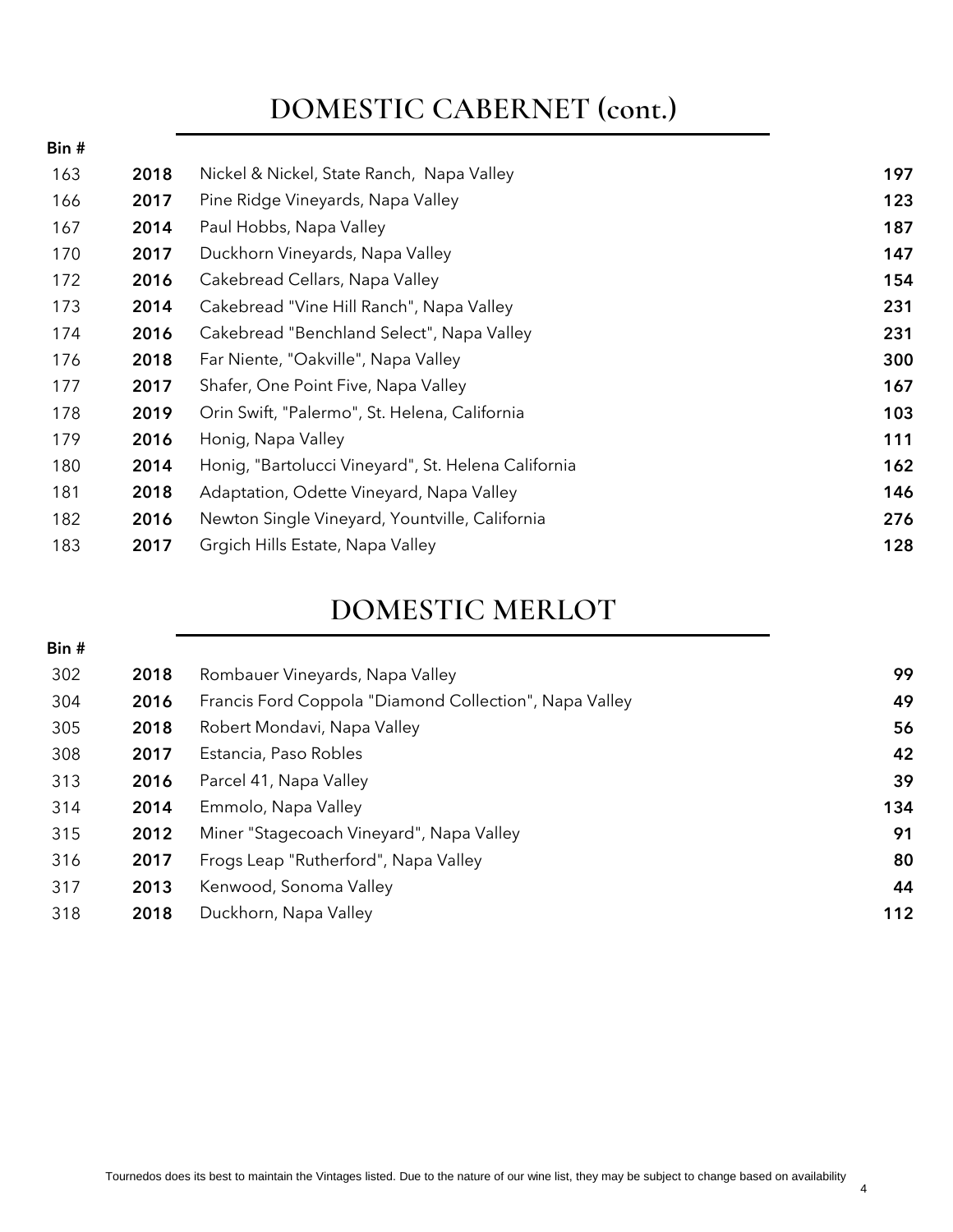## **DOMESTIC ZINFANDEL**

Bin #

 $D: A$ 

| 400 | 2015 | Kenwood, Sonoma County                             | 42 |
|-----|------|----------------------------------------------------|----|
| 401 | 2018 | BACA, Dry Creek Valley, Sonoma County              | 63 |
| 402 | 2019 | Prisoner Wine Company, SALDO, Oakville, California | 63 |
| 406 | 2015 | Hullabaloo, "Old Vines" Lodi, California           | 39 |
| 409 | 2016 | Neyers "Tofanelli Vineyard", Napa Valley           | 63 |
| 410 | 2017 | Ridge "Lytton Springs" Sonoma County               | 82 |
| 412 | 2008 | Sobon Estate, Amador County                        | 36 |
|     |      |                                                    |    |

#### **DOMESTIC PINOT NOIR**

| יז ווט |      |                                                                  |     |
|--------|------|------------------------------------------------------------------|-----|
| 449    | 2014 | Domaine Serene, "Evenstad Reserve", Willamette Valley, Oregon    | 140 |
| 450    | 2013 | Ziata, Chenoweth Vineyard, Russian River Valley                  | 96  |
| 452    | 2018 | J Vineyards, Russian River Valley, California                    | 77  |
| 453    | 2014 | Benton Lane, Willamette Valley, Oregon                           | 115 |
| 454    | 2018 | Joseph Phelps "Freestone Vineyards", Sonoma Coast, California    | 112 |
| 455    | 2019 | Belle Glos "Dairyman" Russian River Valley, California           | 96  |
| 456    | 2019 | Robert Mondavi, Carneros, California                             | 75  |
| 458    | 2014 | Sokol Blosser, Dundee Hills, Oregon                              | 84  |
| 459    | 2019 | Kistler, Russian River Valley, California                        | 117 |
| 460    | 2017 | Elouan "Reserve", Klamath's Kettle, Oregon                       | 102 |
| 464    | 2017 | Boen, Russian River Valley, Sonoma County, California            | 84  |
| 466    | 2018 | Flowers, Sonoma Coast, California                                | 124 |
| 468    | 2016 | Domaine Drouhin "Laurène", Dundee Hills, Oregon                  | 99  |
| 471    | 2019 | Belle Glos "Las Alturas Vineyard", Monterey County California    | 118 |
| 473    | 2017 | Duckhorn Vineyards "Migration", Anderson Valley, California      | 91  |
| 474    | 2018 | Vinum Cellars, Monterey                                          | 38  |
| 475    | 2016 | Emeritus "Hallberg Ranch", Russian River Valley, California      | 95  |
| 477    | 2018 | Belle Glos "Clark & Telephone", Santa Barbara County, California | 126 |
| 478    | 2016 | Paul Hobbs, Russian River Valley California                      | 117 |
| 480    | 2016 | Paul Hobbs "Hyde Vineyards" Carneros, Napa Valley California     | 162 |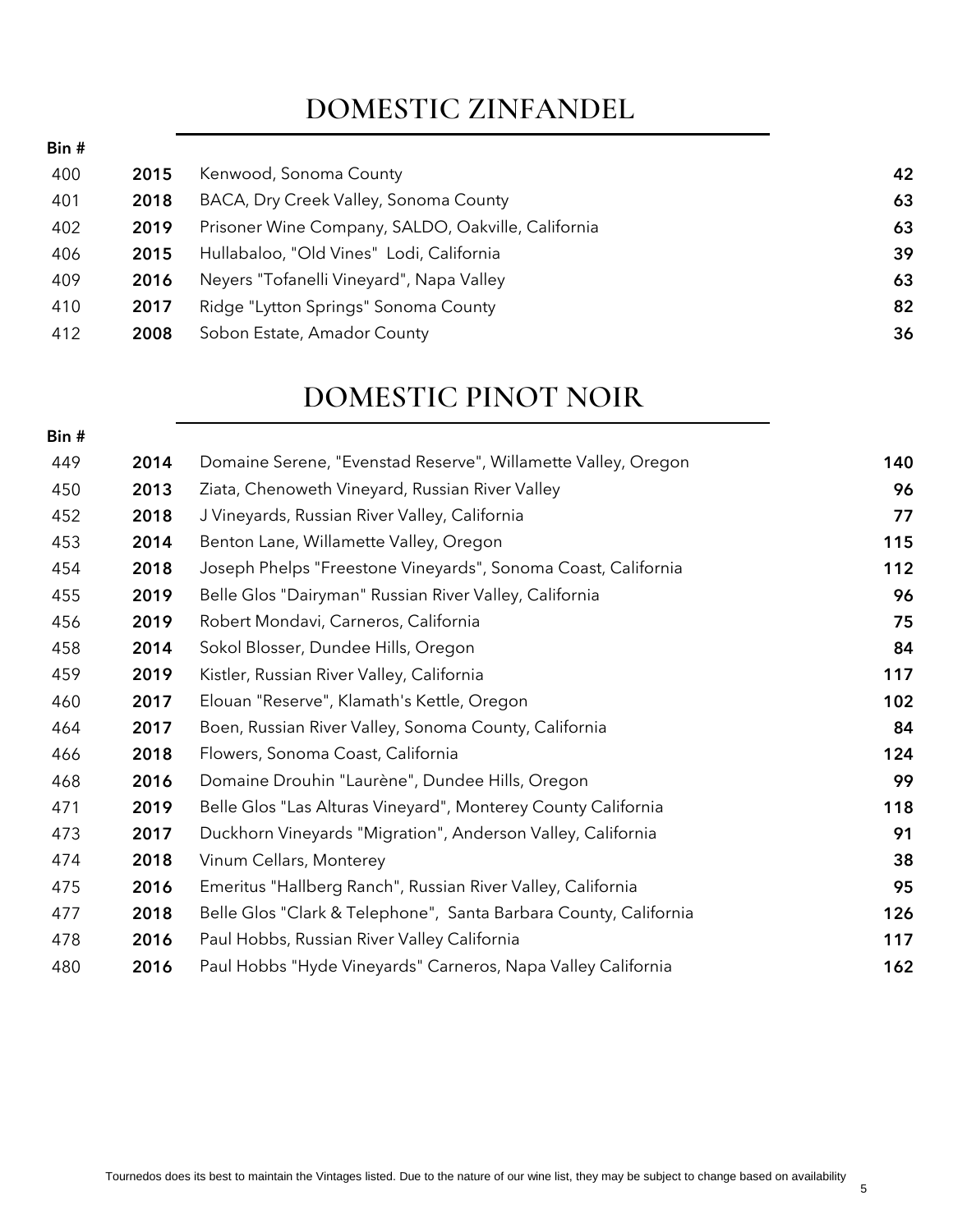## **DOMESTIC MERTIAGE BLENDS & OTHERS**

| Bin # |      |                                                                |     |
|-------|------|----------------------------------------------------------------|-----|
| 500   | 2016 | PrisonerWine Company, DERANGE', Napa Valley                    | 166 |
| 501   | 2016 | Mullan Road Cellars, by Cakebread, Columbia Valley, Washington | 87  |
| 502   | 2016 | Justin " Justification", Paso Robles                           | 134 |
| 504   | 2018 | Orin Swift, "Machete", St. Helena, California                  | 98  |
| 505   | 2015 | Franciscan "Magnificat", Napa Valley                           | 115 |
| 506   | 2014 | Beaulieu Vineyard "Tapestry", Napa Valley                      | 128 |
| 507   | 2019 | The Prisoner, Napa Valley                                      | 107 |
| 508   | 2018 | Skipstone "Preface" Alexander Valley                           | 125 |
| 509   | 2013 | Miner Family Vineyards "The Oracle", Napa Valley               | 188 |
| 511   | 2017 | Orin Swift, "Papillion", St. Helena, California                | 131 |
| 513   | 2016 | Dominus, Napa Valley                                           | 455 |
| 516   | 2018 | Opus One, Oakville, California                                 | 522 |
| 518   | 2017 | Joseph Phelps "Insignia", Napa Valley                          | 391 |
| 519   | 2017 | Justin Isosceles, Central Coast, California                    | 158 |
| 520   | 2017 | Newton, "The Puzzle", Napa Valley                              | 218 |
| 528   | 2015 | Rodney Strong "Symmetry", Alexander Valley                     | 125 |
| 530   | 2015 | Charles Krug, Generations, Napa Valley                         | 130 |
| 531   |      | "Overture", by Opus One, Oakville, California                  | 236 |
|       |      |                                                                |     |

## **DOMESTIC SAUVIGNON BLANC**

Bin #

| 700 | 2019 | Cakebread Cellars, Napa Valley         | 67 |
|-----|------|----------------------------------------|----|
| 701 | 2020 | Simi, Sonoma County                    | 40 |
| 704 | 2016 | Markham, Napa Valley                   | 30 |
| 706 | 2019 | Groth, Napa Valley, California         | 47 |
| 707 | 2020 | Freemark Abbey, Napa Valley California | 40 |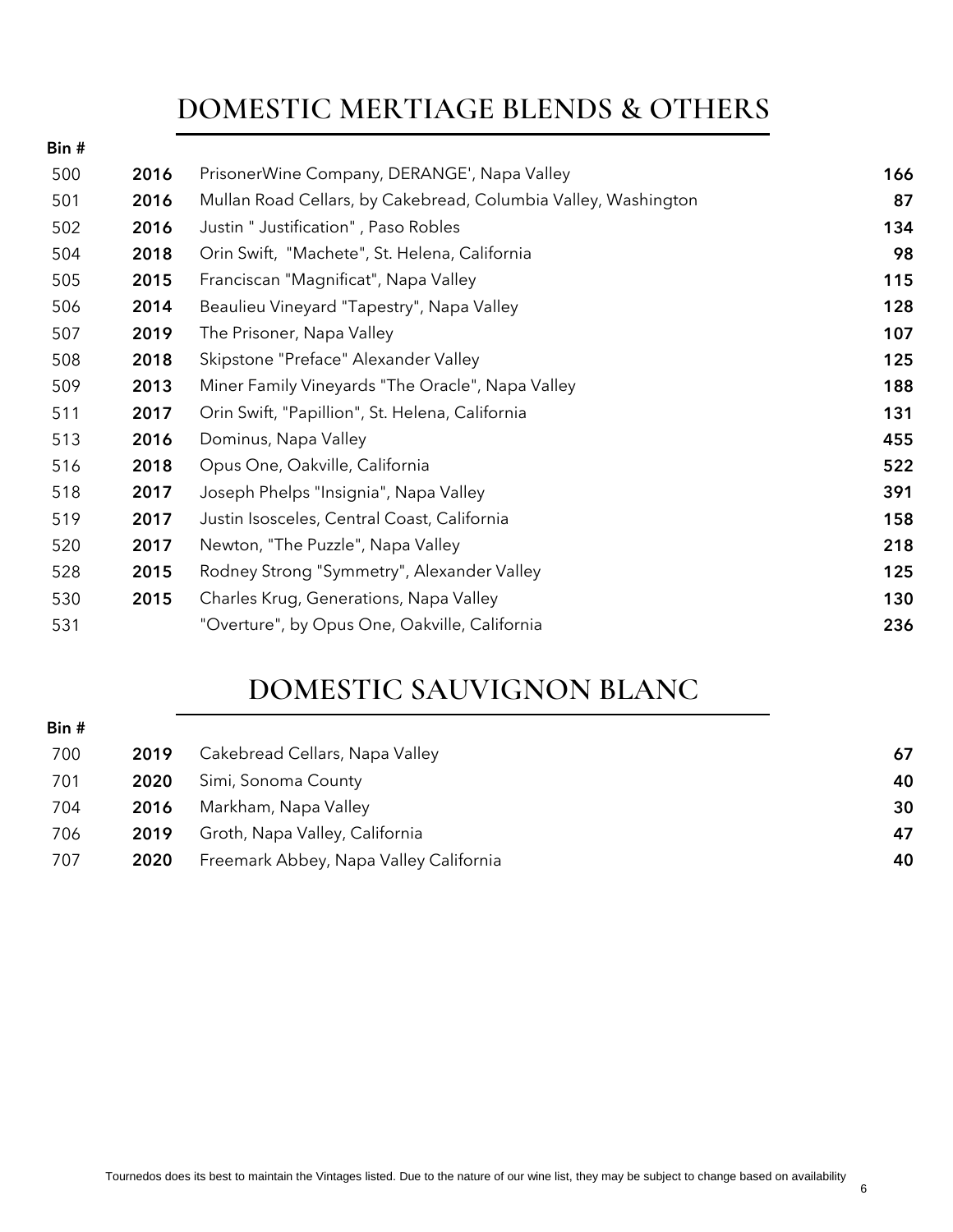## **DOMESTIC CHARDONNAY**

| Bin # |      |                                                           |     |
|-------|------|-----------------------------------------------------------|-----|
| 602   | 2014 | Simi "Reserve", Russian River Valley                      | 59  |
| 603   | 2018 | Cakebread Cellars, Napa Valley                            | 93  |
| 604   | 2015 | Newton "Unfiltered", Napa Valley                          | 106 |
| 605   | 2019 | Plumpjack, Napa Valley                                    | 102 |
| 607   | 2014 | Robert Mondavi, Napa Valley                               | 52  |
| 608   | 2015 | Beringer "Private Reserve", Napa Valley                   | 67  |
| 609   | 2017 | Jordan, Russian River Valley                              | 58  |
| 610   | 2016 | Paul Hobbs, Russian River Valley                          | 116 |
| 611   | 2016 | Stag's Leap Wine Cellars "Karia", Napa Valley             | 72  |
| 612   | 2017 | Simi, Sonoma County                                       | 49  |
| 615   | 2016 | Groth, Napa Valley                                        | 72  |
| 622   | 2015 | Hess Collection "The Lioness", Napa Valley, California    | 120 |
| 623   | 2016 | Orin Swift "Mannequin" Chardonnay, St. Helena, California | 59  |
|       |      |                                                           |     |

# **WHITE WINES of NEW YORK STATE**

| Bin # |      |                                               |    |
|-------|------|-----------------------------------------------|----|
| 851   | 2016 | Lamoreaux Landing, Gewuztraminer              | 36 |
| 852   | 2015 | 240 Days, Riesling                            | 58 |
| 858   | 2018 | Dr. Konstantin Frank, Semi Dry Riesling       | 41 |
| 859   | 2019 | Dr. Konstantin Frank "Salmon Run", Chardonnay | 30 |
| 860   | 2019 | Dr. Konstantin Frank "Salmon Run", Riesling   | 33 |
| 861   | 2020 | Dr. Konstantin Frank, Sauvignon Blanc         | 37 |
|       |      |                                               |    |

# **ROSÉ WINES of FRANCE**

| Bin # |      |                                 |    |
|-------|------|---------------------------------|----|
| 1100  | 2020 | Vignobles Gueissard, Le Petit G | 28 |
| 1101  | 2020 | Fleurs de Prarie                | 39 |
| 1102  | 2020 | Gerard Bertrand, Cote des Roses | 43 |
| 1103  | 2020 | <b>Whispering Angel</b>         | 45 |
|       |      |                                 |    |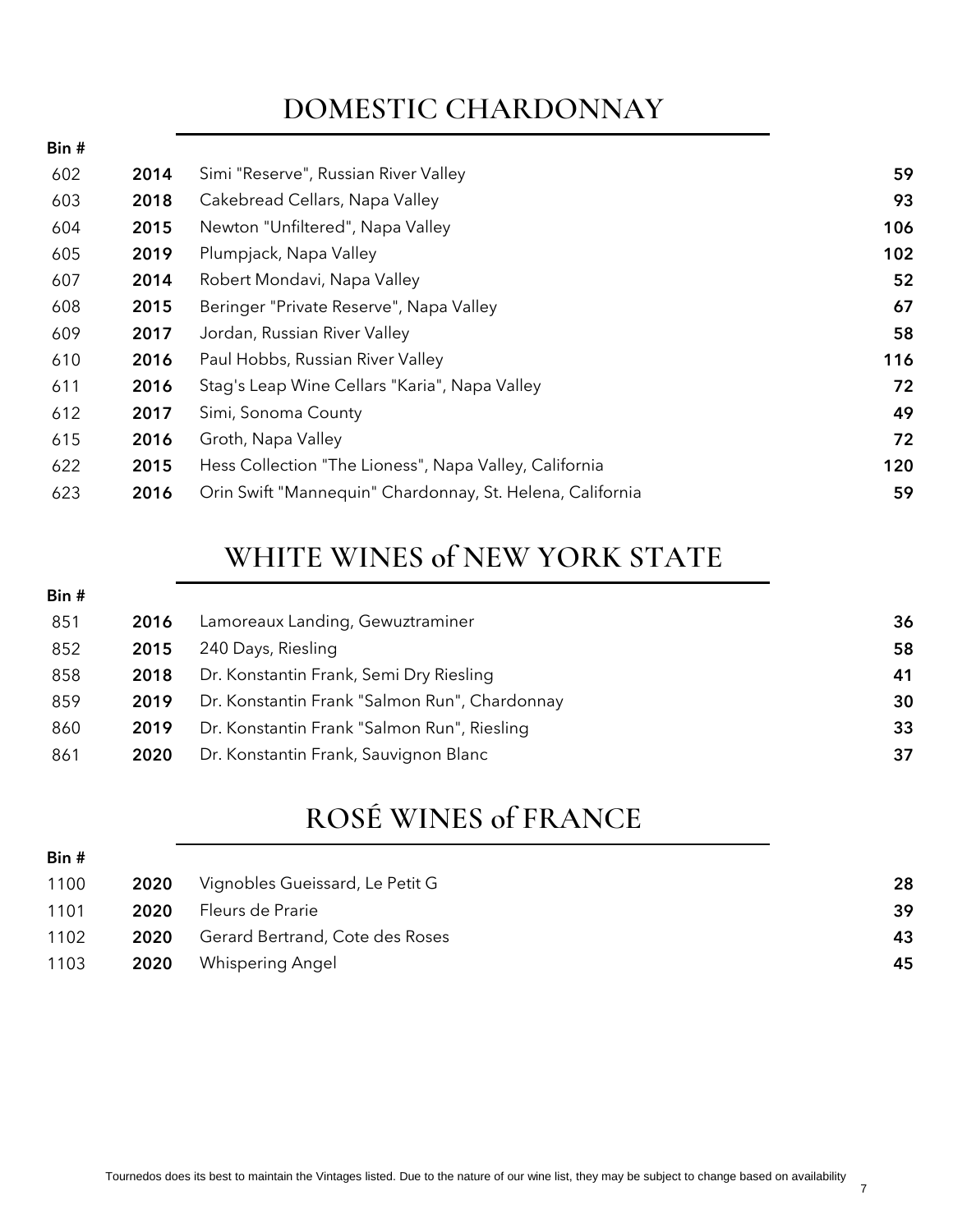### **WHITE WINES of FRANCE**

| Bin # |      | <b>Burgundy</b>                             |     |
|-------|------|---------------------------------------------|-----|
| 1250  | 2017 | Jacques Dumont, Sancerre                    | 56  |
| 1251  | 2017 | William Fevre, Champs Royaux, Chablis       | 84  |
| 1252  | 2017 | Jean Chartron, Savigny-Les-Beaune           | 94  |
| 1253  | 2016 | Louis Jadot, Chassagne-Montrachet           | 140 |
| 1254  | 2020 | Maison Louis Jadot, Pouilly-Fuissé          | 70  |
| 1255  | 2015 | Maison Louis Jadot, Meursault               | 129 |
| 1256  | 2019 | Chateau Fuisse Pouilly-Fuisse Tete de Cuvee | 77  |

#### **RED WINES of FRANCE**

| Bin # |      | <b>Bordeaux</b>                                       |     |
|-------|------|-------------------------------------------------------|-----|
| 951   | 2016 | Les Tourelles de Loungueville, Pauillac               | 103 |
| 952   | 2016 | Chateau Kirwan, Margaux, Grand Cru Classé             | 115 |
| 958   | 2016 | Chateau Faugeres, St. Emilion Grand Cru Classe'       | 115 |
| 961   | 2010 | Chateau d'Armailhac, Grand Cru Classe'                | 225 |
| 963   | 2017 | Chateau Phelan Ségur, St. Estéphe, Grand Cru Classé   | 143 |
| 965   | 2012 | Larose de Gruaud, St Julien                           | 219 |
| 967   | 2015 | Chateau Chauvin, St Emilion, Grand Cru Classé         | 102 |
| 969   | 2015 | Chateau Talbot, Saint-Julien, Grand Cru Classé        | 140 |
| 970   | 2016 | Chateau Gruaud Larose, Saint-Julien, Grand Cru Classé | 161 |
|       |      | <b>Burgundy</b>                                       |     |
| 1003  | 2017 | Joseph Faiveley, Pommard, Nuits-Saint Georges         | 97  |
| 1007  | 2018 | Olivier Leflaive, Bourgogne, Cuvee' Margot            | 64  |
| 1008  | 2019 | Santenay, "Clos de Malte, Louis Jadot                 | 92  |
| 1013  | 2017 | Louis Jadot, Pommard, Beaune                          | 126 |
| 1016  | 2011 | Louis Jadot, Clos Vougeot, Grand Cru                  | 288 |
| 1017  | 2018 | Louis Jadot, Gevrey- Chambertin, Les Cazetiers        | 159 |
|       |      | Rhone                                                 |     |
| 1053  | 2016 | Domaine Les Pallieres, Gigondas                       | 82  |
| 1055  | 2017 | Chateau Mont-Redon, Cotes Du Rhone                    | 39  |
| 1056  | 2016 | Chateau La Nerthe, Châteauneuf du Pape                | 127 |
| 1057  | 2017 | Chateau Mont-Redon, Châteauneuf du Pape               | 96  |
| 1059  | 2014 | La Bernardine, M. Chapoutier, Châteauneuf du Pape     | 123 |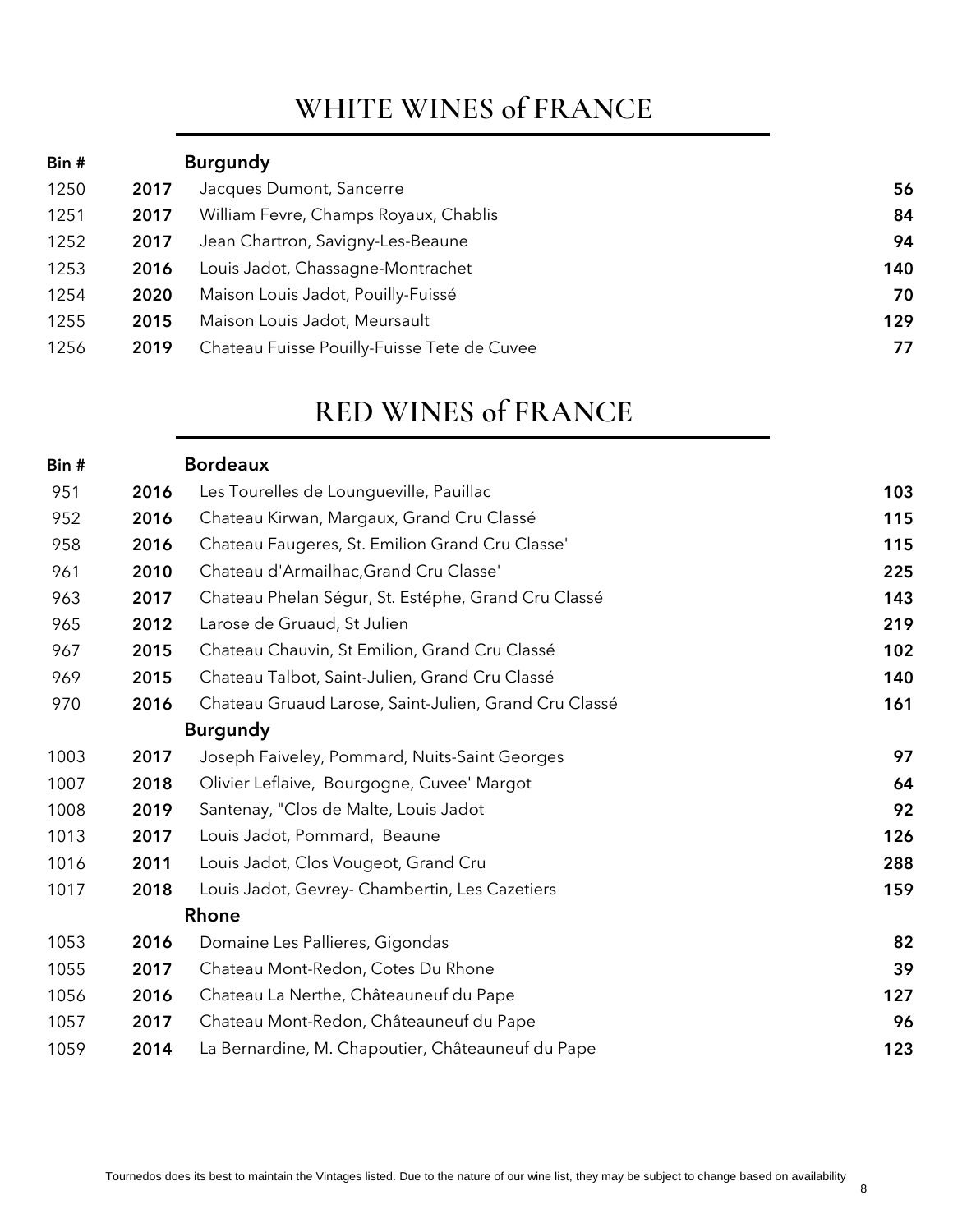### **WHITE WINES of ITALY**

Bin #

| 1703 | 2017 | Terlato, Pinot Grigio, Friuli Colli Orientali     | 52 |
|------|------|---------------------------------------------------|----|
| 1704 | 2018 | Santa Margherita, Pinot Grigio, Alto Adige        | 73 |
| 1705 | 2018 | Castello Banfi "San Angelo" Pinot Grigio, Toscana | 56 |
| 1706 | 2020 | Zenato, San Benedetto, Lugana                     | 36 |
| 1707 | 2020 | Gianni Gagliardo Fallegro                         | 32 |
|      |      |                                                   |    |

#### **RED WINES of ITALY**

| 155<br>189 |
|------------|
|            |
|            |
| 363        |
| 103        |
| 90         |
| 58         |
| 53         |
|            |
| 142        |
| 49         |
| 125        |
| 162        |
| 59         |
| 131        |
| 118        |
|            |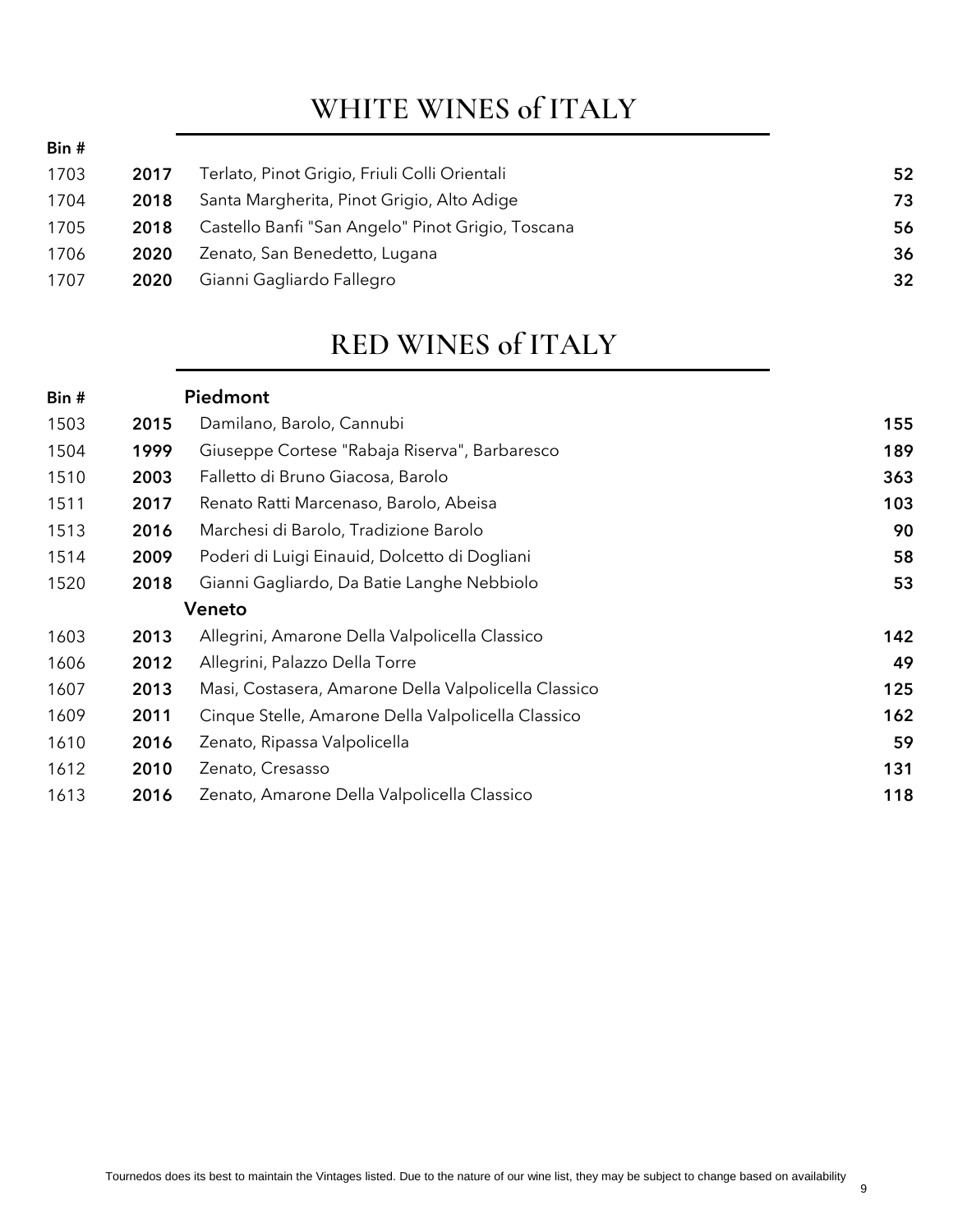### **RED WINES of ITALY (cont.)**

| Bin# |      | <b>Tuscana</b>                                         |     |
|------|------|--------------------------------------------------------|-----|
| 1550 | 2017 | Gaja, Ca'Marcanda, Margari                             | 146 |
| 1551 | 2014 | Fuligni, Brunello Di Montalcino                        | 188 |
| 1552 | 2015 | Antinori, Badia A Passignano, Chianti Classico         | 108 |
| 1555 | 2004 | Tenuta Di Nozzole, Il Pareto, Toscana                  | 154 |
| 1558 | 2009 | Castello Banfi, Summus                                 | 165 |
| 1561 | 2016 | Gaja, Brunello Di Montalcino                           | 150 |
| 1562 | 2018 | Castello di Bossi, Chianti Classico, C. Beradenga      | 42  |
| 1564 | 2014 | Tenuta dell Ornellaia, Masseto, Bolgheri, Super Tuscan | 699 |
| 1567 | 2013 | Castello di Bossi "Berardo", Chianti Classico Riserva  | 65  |
| 1568 | 2015 | Castello di Bossi, Corbaia, C. Beradenga               | 116 |
| 1570 | 2018 | Gaja, Promis, Super Tuscan                             | 116 |
| 1576 | 2004 | La Massa, Giorgio Primo, Toscana                       | 112 |
| 1580 | 2002 | Sassicaia, Toscana, Super Tuscan                       | 404 |
| 1581 | 2012 | Antinori, Guado al Tasso                               | 258 |
| 1582 | 2017 | Antinori "Tignanello", Super Tuscan                    | 240 |
| 1584 | 2001 | Lungarotti San Giorgio                                 | 149 |
| 1585 | 2019 | Campo di Sasso, INSOGLIO, Toscana                      | 68  |
| 1586 | 2012 | Il Molino di Grace, Il Volano, Toscana                 | 39  |
| 1588 | 2014 | Orma, V. Bolgerese-Castgneto Carducci                  | 132 |
| 1589 | 2019 | Tenuta San Guido, Le Difese, Toscana                   | 68  |
| 1590 | 2013 | Castello Banfi, Brunello di Montalcino                 | 154 |

#### **OTHER ITALIAN REDS**

| 1655 | 2004 Arnaldo Caprai, Collepiano, Sagrantino Di Montefalco, Umbria | 236 |
|------|-------------------------------------------------------------------|-----|
|      |                                                                   |     |

Bin #